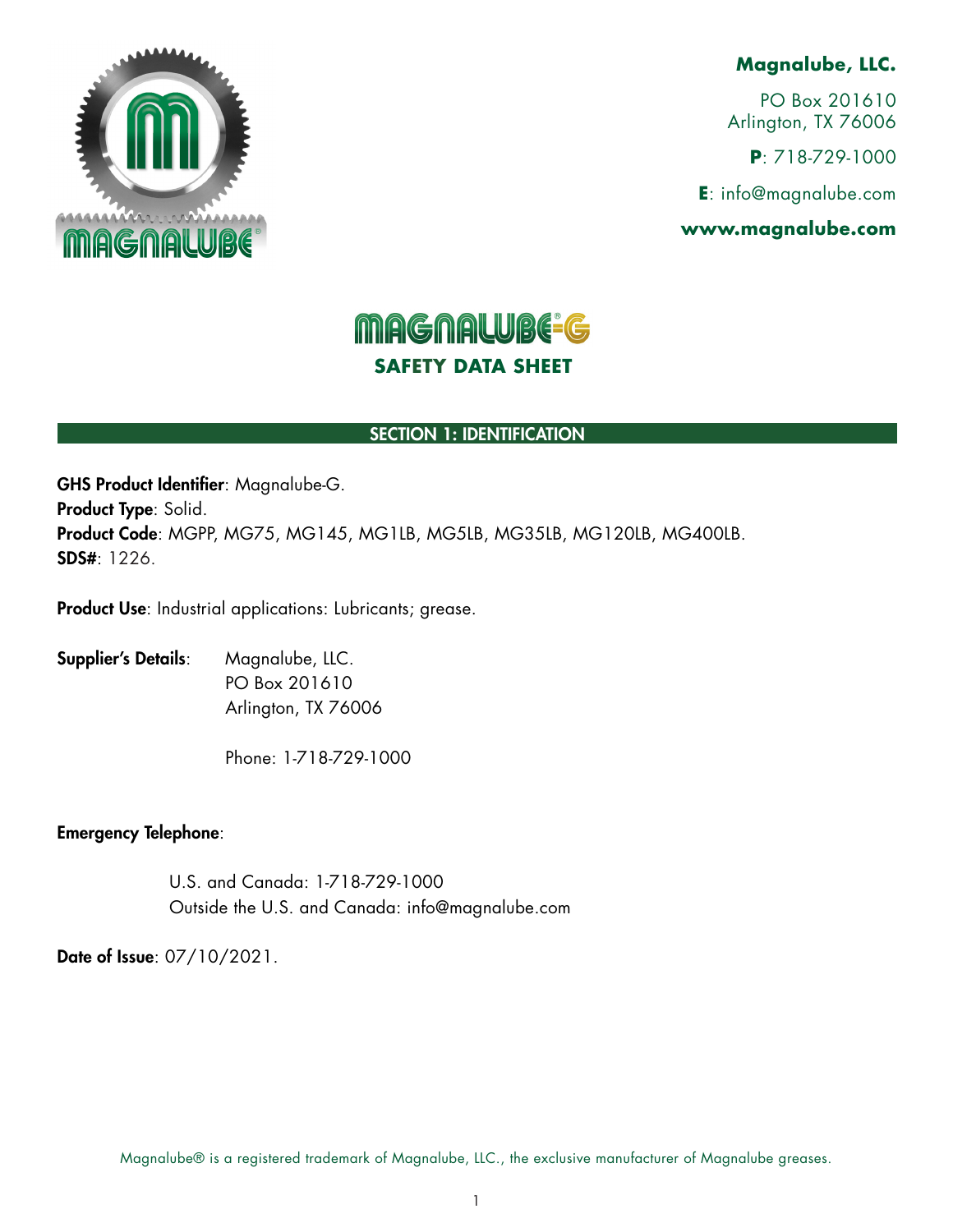

# SECTION 2: HAZARDS IDENTIFICATION

OSHA/HCS status: While this material is not considered hazardous by the OSHA Hazard Communication Standard (29 CFR 1910.1200), this SDS contains valuable information critical to the safe handling and proper use of the product. This SDS should be retained and available for employees and other users of this product.

# CLASSIFICATION OF THE SUBSTANCE OR MIXTURE: Not classified.

### GHS LABEL ELEMENTS:

Signal Word: No signal word. Hazard Statements: No known significant effects or critical hazards.

### PRECAUTIONARY STATEMENTS:

Prevention: Not applicable. Response: Not applicable.

Storage: Not applicable. Disposal: Not applicable.

Hazards not otherwise classified: None known.

# SECTION 3: COMPOSITION/INFORMATION ON INGREDIENTS

Substance/mixture: Mixture. Other means of identification: Not available

### CAS NUMBER/OTHER IDENTIFIERS :

| Ingredient name                    | % | CAS number |
|------------------------------------|---|------------|
| 1 - Propene, 2-Methyl-, sulfurized |   | 68511-50-2 |
| Proprietary PTFE Thickener         |   | 9002-84-0  |

Any concentration shown as a range is to protect confidentiality or is due to batch variation.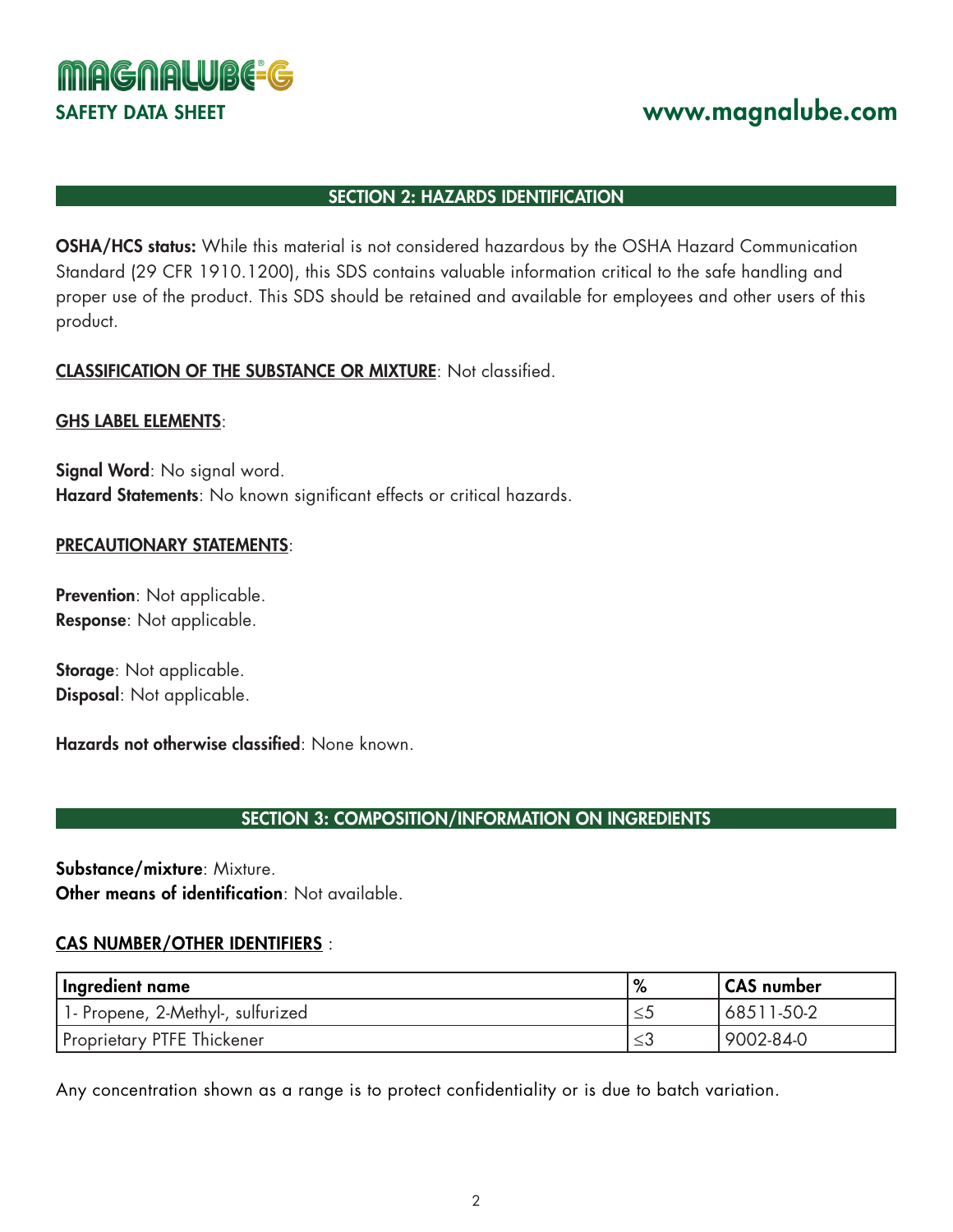

### SECTION 3: COMPOSITION/INFORMATION ON INGREDIENTS *(CONTINUED)*

There are no additional ingredients present which, within the current knowledge of the supplier and in the concentrations applicable, are classified as hazardous to health or the environment and hence require reporting in this section.

*Note: Occupational exposure limits, if available, are listed in Section 8.*

### SECTION 4: FIRST AID MEASURES

#### DESCRIPTION OF NECESSARY FIRST AID MEASURES :

Eye Contact: Immediately flush eyes with plenty of water, occasionally lifting the upper and lower eyelids. Check for and remove any contact lenses. Get medical attention if irritation occurs.

Inhalation: Remove victim to fresh air and keep at rest in a position comfortable for breathing. Get medical attention if symptoms occur.

Skin Contact: Flush contaminated skin with plenty of water. Remove contaminated clothing and shoes. Get medical attention if symptoms occur.

Ingestion: Wash out mouth with water. Remove victim to fresh air and keep at rest in a position comfortable for breathing. If material has been swallowed and the exposed person is conscious, give small quantities of water to drink. Do not induce vomiting unless directed to do so by medical personnel. Get medical attention if symptoms occur.

#### MOST IMPORTANT SYMPTOMS/EFFECTS, ACUTE AND DELAYED :

#### POTENTIAL ACUTE HEALTH EFFECTS :

Eye Contact: No known significant effects or critical hazards. Inhalation: No known significant effects or critical hazards. Skin Contact: No known significant effects or critical hazards. Ingestion: No known significant effects or critical hazards.

#### OVER-EXPOSURE SIGNS/SYMPTOMS :

Eyes: No specific data. Inhalation: No specific data. Skin: No specific data. Ingestion: No specific data.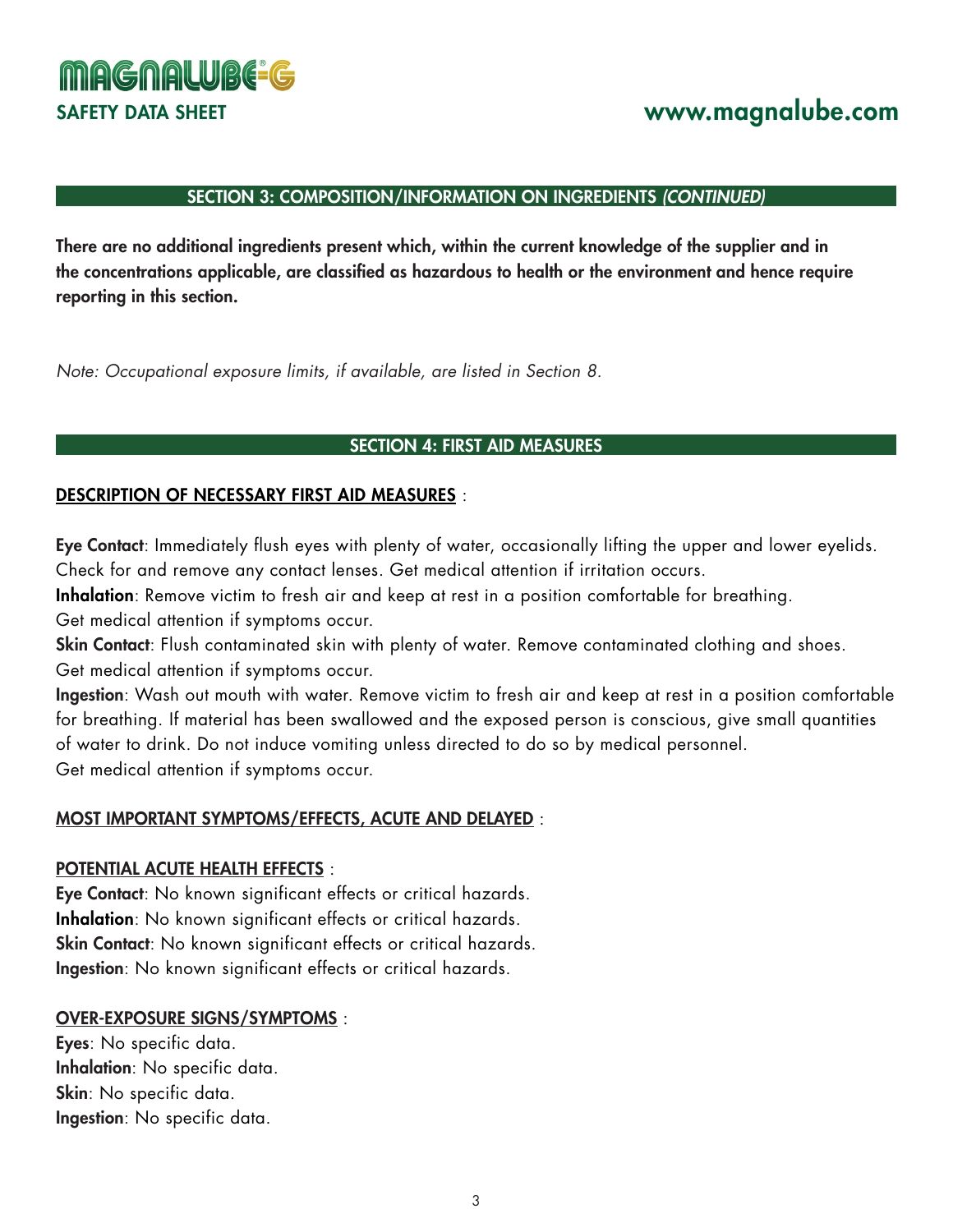

### SECTION 4: FIRST AID MEASURES *(CONTINUED)*

### INDICATION OF IMMEDIATE MEDICAL ATTENTION AND SPECIAL TREATMENT NEEDED, IF NECESSARY :

Specific Treatments: No specific treatment.

Notes to Physician: Treat symptomatically. Contact poison treatment specialist immediately if large quantities have been ingested or inhaled.

Protection of First-Aiders: No action shall be taken involving any personal risk or without suitable training.

*Note: See toxicological information (Section 11)*

# SECTION 5: FIRE FIGHTING MEASURES

### EXTINGUISHING MEDIA :

Suitable extinguishing media: Use an extinguishing agent suitable for the surrounding fire.

Unsuitable extinguishing media: None known.

Specific Hazards Arising from the Chemical: No specific fire or explosion hazard.

Hazardous Thermal Decomposition Products: Decomposition products may include the following materials: carbon dioxide, carbon monoxide, sulfur oxides.

Special Precautions for Firefighters: Promptly isolate the scene by removing all persons from the vicinity of the incident if there is a fire. No action shall be taken involving any personal risk or without suitable training. Special Protective Equipment for Firefighters: Fire-fighters should wear appropriate protective equipment and self-contained breathing apparatus (SCBA) with a full face-piece operated in positive pressure mode.

# SECTION 6: ACCIDENTAL RELEASE MEASURES

# PERSONAL PRECAUTIONS, PROTECTIVE EQUIPMENT AND EMERGENCY PROCEDURES :

For non-emergency personnel: No action shall be taken involving any personal risk or without suitable training. Evacuate surrounding areas. Keep unnecessary and unprotected personnel from entering. Do not touch or walk through spilled material. Put on appropriate personal protective equipment.

For emergency responders: If specialised clothing is required to deal with the spillage, take note of any information in Section 8 on suitable and unsuitable materials. See also the information in "For nonemergency personnel."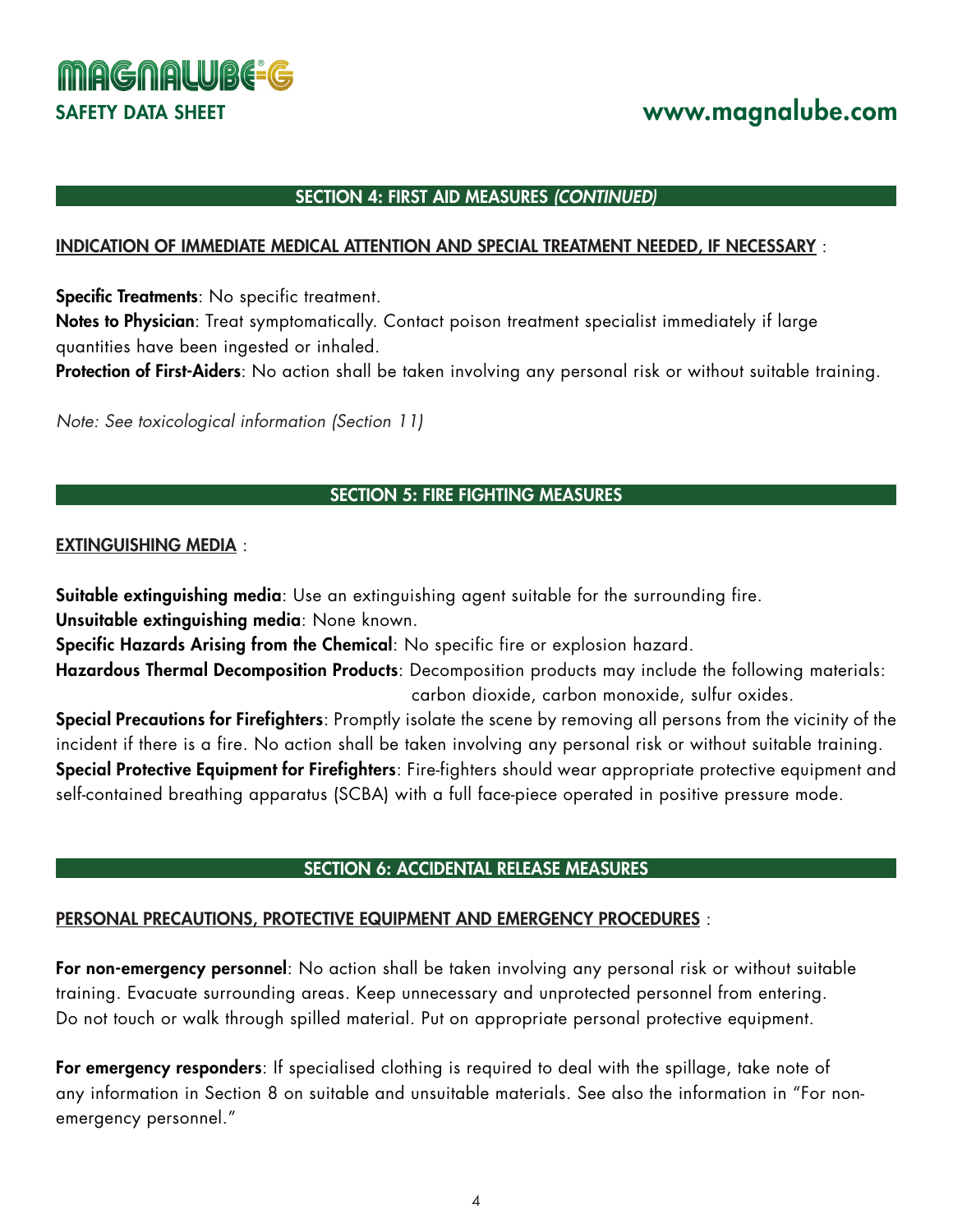

### SECTION 6: ACCIDENTAL RELEASE MEASURES *(CONTINUED)*

Environmental precautions: Avoid dispersal of spilled material and runoff and contact with soil, waterways, drains, and sewers. Inform the relevant authorities if the product has caused environmental pollution (sewers, waterways, soil or air).

# METHODS AND MATERIALS FOR CONTAINMENT AND CLEANING UP :

Small spill: Move containers from spill area. Vacuum or sweep up material and place in a designated, labeled waste container. Dispose of via a licensed waste disposal contractor.

Large spill: Move containers from spill area. Prevent entry into sewers, water courses, basements or confined areas. Vacuum or sweep up material and place in a designated, labeled waste container. Dispose of via a licensed waste disposal contractor.

*Note: See Section 1 for emergency contact information and Section 13 for waste disposal.*

# SECTION 7: HANDLING AND STORAGE

### PRECAUTIONS FOR SAFE HANDLING :

Protective measures: Put on appropriate personal protective equipment *(see Section 8).*

Advice on general occupational hygiene: Eating, drinking and smoking should be prohibited in areas where this material is handled, stored and processed. Workers should wash hands and face before eating, drinking and smoking. Remove contaminated clothing and protective equipment before entering eating areas.

*Note: See also Section 8 for additional information on hygiene measures.*

Conditions for safe storage, including any incompatibilities: Store in accordance with local regulations. Store in original container protected from direct sunlight in a dry, cool and well-ventilated area, away from incompatible materials *(see Section 10)* and food and drink. Keep container tightly closed and sealed until ready for use. Containers that have been opened must be carefully resealed and kept upright to prevent leakage. Do not store in unlabeled containers. Use appropriate containment to avoid environmental contamination.

*Note: See Section 10 for incompatible materials before handling or use.*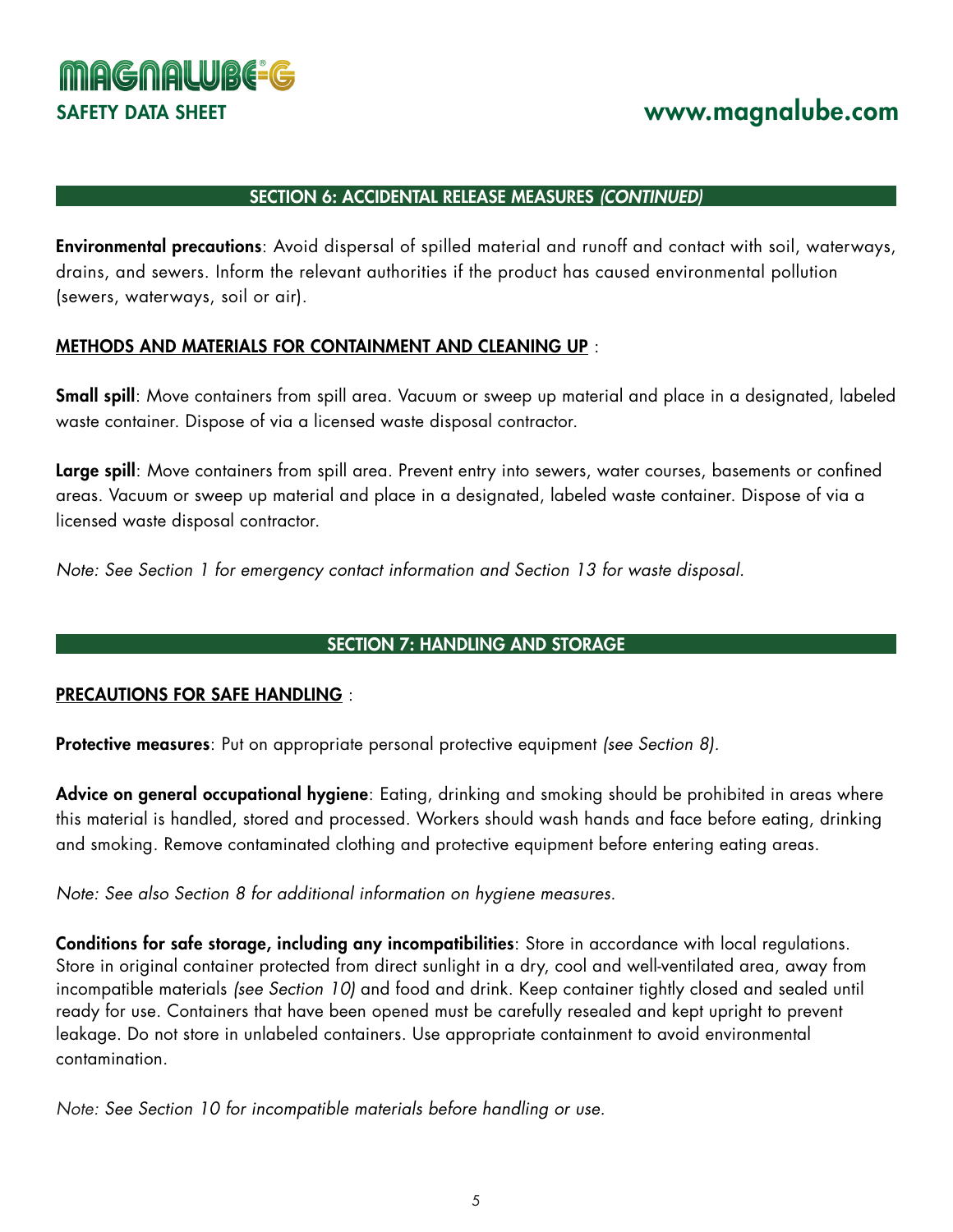

#### SECTION 8: EXPOSURE CONTROLS/PERSONAL PROTECTION

# CONTROL PARAMETERS OCCUPATIONAL EXPOSURE LIMITS :

None.

### INDIVIDUAL PROTECTION MEASURES :

Hygiene Measures: Wash hands, forearms and face thoroughly after handling chemical products, before eating, smoking and using the lavatory and at the end of the working period. Appropriate techniques should be used to remove potentially contaminated clothing. Wash contaminated clothing before reusing. Ensure that eyewash stations and safety showers are close to the workstation location.

Eye/face protection: Safety eyewear complying with an approved standard should be used when a risk assessment indicates this is necessary to avoid exposure to liquid splashes, mists, gases or dusts. If contact is possible, the following protection should be worn, unless the assessment indicates a higher degree of protection: safety glasses with side- shields.

# SKIN PROTECTION :

Hand protection: Chemical-resistant, impervious gloves complying with an approved standard should be worn at all times when handling chemical products if a risk assessment indicates this is necessary.

Body protection: Personal protective equipment for the body should be selected based on the task being performed and the risks involved and should be approved by a specialist before handling this product.

Other skin protection: Appropriate footwear and any additional skin protection measures should be selected based on the task being performed and the risks involved and should be approved by a specialist before handling this product.

Respiratory protection: Based on the hazard and potential for exposure, select a respirator that meets the appropriate standard or certification. Respirators must be used according to a respiratory protection program to ensure proper fitting, training, and other important aspects of use.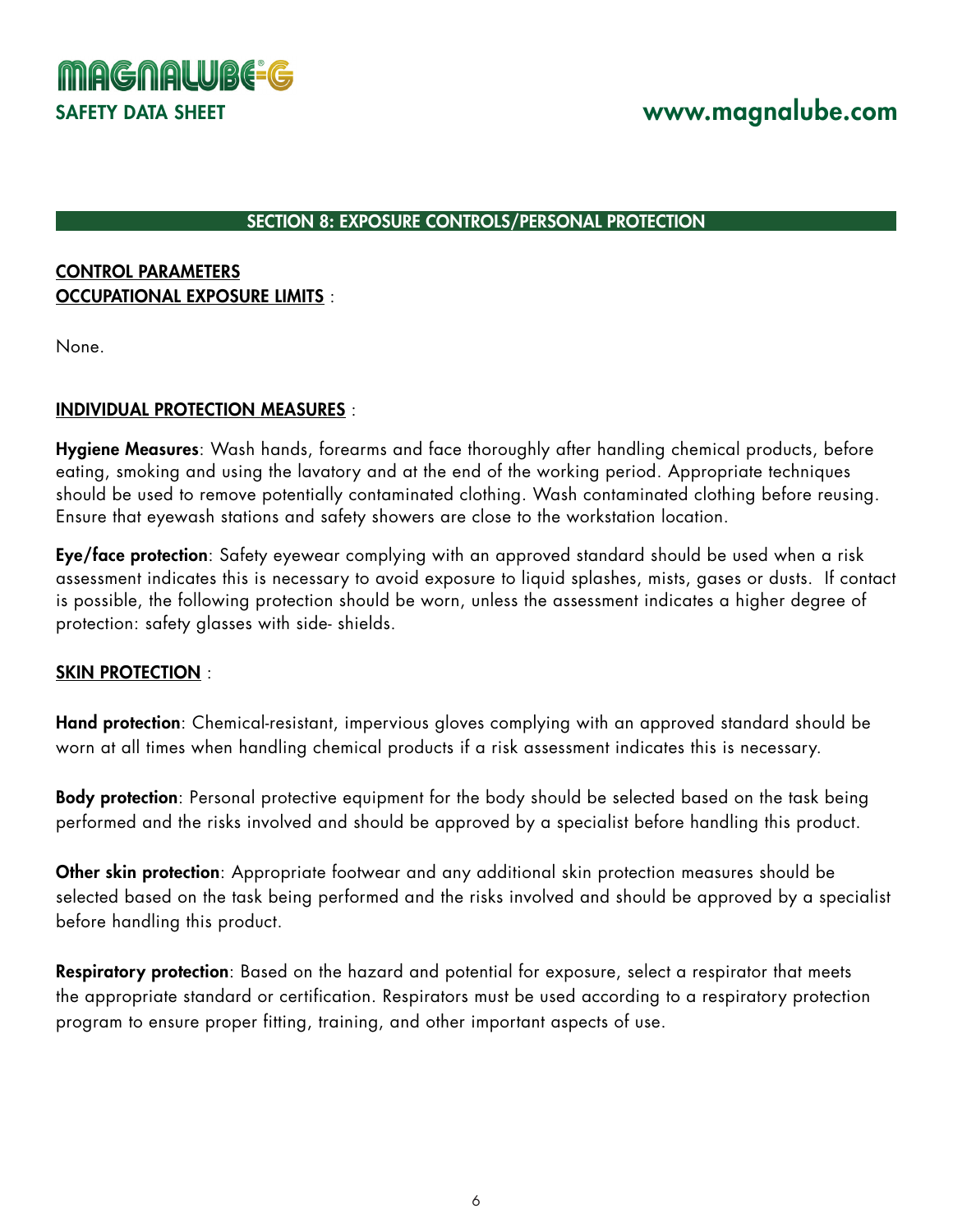**MAGNALUBE-G** 

# SAFETY DATA SHEET **www.magnalube.com**

### SECTION 9: PHYSICAL AND CHEMICAL PROPERTIES

The conditions of measurement of all properties are at standard temperature and pressure unless otherwise indicated.

### APPEARANCE :

Physical State: Semi-solid (grease). Color: Blue. Green. Odor: Mild (or faint), Petroleum oil. Odor threshold: Not available. pH-Value: Not applicable. Melting Point: Not applicable. Boiling Point: Not applicable. Flash Point: Not applicable. Evaporation Rate: Not applicable. Flammability (solid, gas): Flammable in the presence of the following materials or conditions: open flames, sparks and static discharge. Lower and Upper Explosive (Flammable) Limits: Not applicable. Vapor Pressure: Not available. Vapor Density: Not available. Relative Density: 0.89 g/cm<sup>3</sup>. Solubility: Insoluble in water. Partition Coefficient n-octanol/Water: Not available. Auto-Ignition Temperature: Not applicable. Decomposition Temperature: Not applicable. Viscosity: Kinematic (40°C (104°F)): >0.205 cm2/s (>20.5 cSt).  $VOC: 0 g/L$ VOC Method: ASTM E 1868

### SECTION 10: STABILITY AND REACTIVITY

Reactivity: No specific test data related to reactivity available for this product or its ingredients. Chemical stability: The product is stable.

Possibility of hazardous reactions: Under normal conditions of storage and use,

hazardous reactions will not occur.

Hazardous Polymerization: Will not occur.

Conditions to avoid: No specific data.

Incompatible materials: No specific data.

Hazardous decomposition products: Under normal conditions of storage and use,

hazardous decomposition products should not be produced.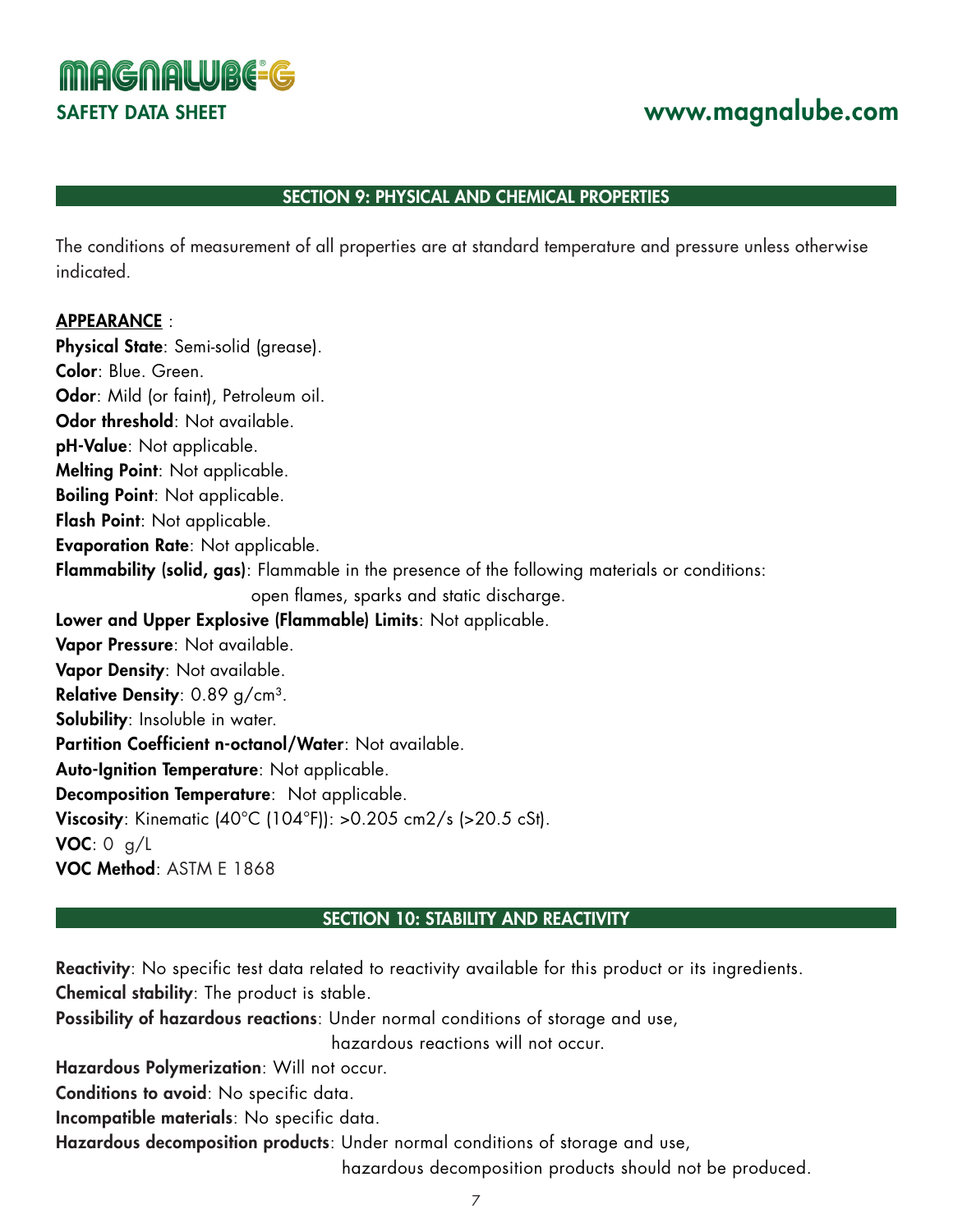



# SECTION 11: TOXICOLOGICAL INFORMATION

# INFORMATION ON TOXICOLOGICAL EFFECTS ACUTE TOXICITY :

| <b>Product/Ingredient Name</b> | Result                | <b>Species</b> | <b>Dose</b> | <b>Exposure</b> |
|--------------------------------|-----------------------|----------------|-------------|-----------------|
| 1- Propene, 2-methyl-,         | LC50 Inhalation   Rat |                | $>6$ mg/l   | 4 hours         |
| Sulfurized                     | Dusts and Mists       |                |             |                 |
|                                | LD50 Dermal           | Rabbit         | >2000 mg/kg |                 |
|                                | LD50 Oral             | Rat            | $8.6$ g/kg  |                 |

Conclusion/Summary: No known significant effects or critical hazards.

# IRRITATION/CORROSION :

# Conclusion/Summary:

Skin: No known significant effects or critical hazards.

Eyes: No known significant effects or critical hazards.

Respiratory: No known significant effects or critical hazards.

# SENSITIZATION :

# Conclusion/Summary:

Skin: No specific information is available in our database regarding the skin sensitizing properties of this product. Sensitization not suspected for humans.

Respiratory: Sensitization not suspected for humans.

# MUTAGENICITY :

Conclusion/Summary: There are no data available on the mixture itself. Mutagenicity not suspected for humans.

# CARCINOGENICITY :

Conclusion/Summary: There are no data available on the mixture itself. Carcinogenicity not suspected for humans.

# REPRODUCTIVE TOXICITY :

Conclusion/Summary: There are no data available on the mixture itself. Not considered to be dangerous to humans, according to our database.

# TERATOGENICITY :

Conclusion/Summary: There are no data available on the mixture itself. Teratogenicity not suspected for humans.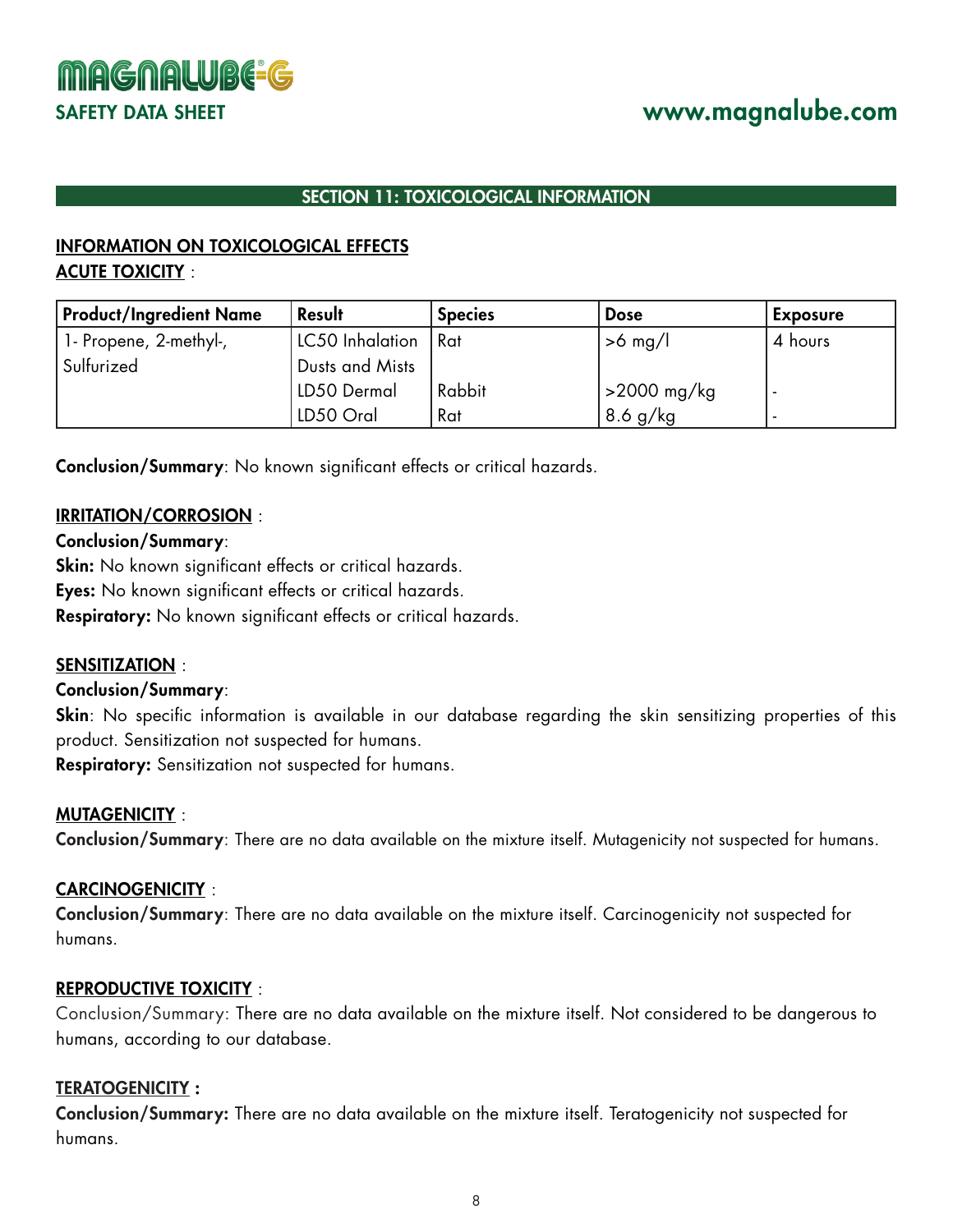

# SPECIFIC TARGET ORGAN TOXICITY (SINGLE EXPOSURE) : Not available. SPECIFIC TARGET ORGAN TOXICITY (REPEATED EXPOSURE) : Not available.

# ASPIRATION HAZARD :

Not available.

# POTENTIAL ACUTE HEALTH EFFECTS :

Eye contact: No known significant effects or critical hazards. Inhalation: No known significant effects or critical hazards. Skin contact: No known significant effects or critical hazards. Ingestion: No known significant effects or critical hazards.

# SYMPTOMS RELATED TO THE PHYSICAL, CHEMICAL AND TOXICOLOGICAL CHARACTERISTICS :

Eye contact: No specific data. Inhalation: No specific data. Skin contact: No specific data. Ingestion: No specific data.

# DELAYED AND IMMEDIATE EFFECTS AND ALSO CHRONIC EFFECTS FROM SHORT AND LONG TERM EXPOSURE :

SHORT TERM EXPOSURE : Potential immediate effects: Not available. Potential delayed effects: Not available.

LONG TERM EXPOSURE : Potential immediate effects: Not available. Potential delayed effects: Not available.

# POTENTIAL CHRONIC HEALTH EFFECTS :

Conclusion/Summary : No known significant effects or critical hazards. General: No known significant effects or critical hazards. Carcinogenicity: No known significant effects or critical hazards. Mutagenicity: No known significant effects or critical hazards. Teratogenicity: No known significant effects or critical hazards. Developmental effects: No known significant effects or critical hazards. Fertility effects: No known significant effects or critical hazards.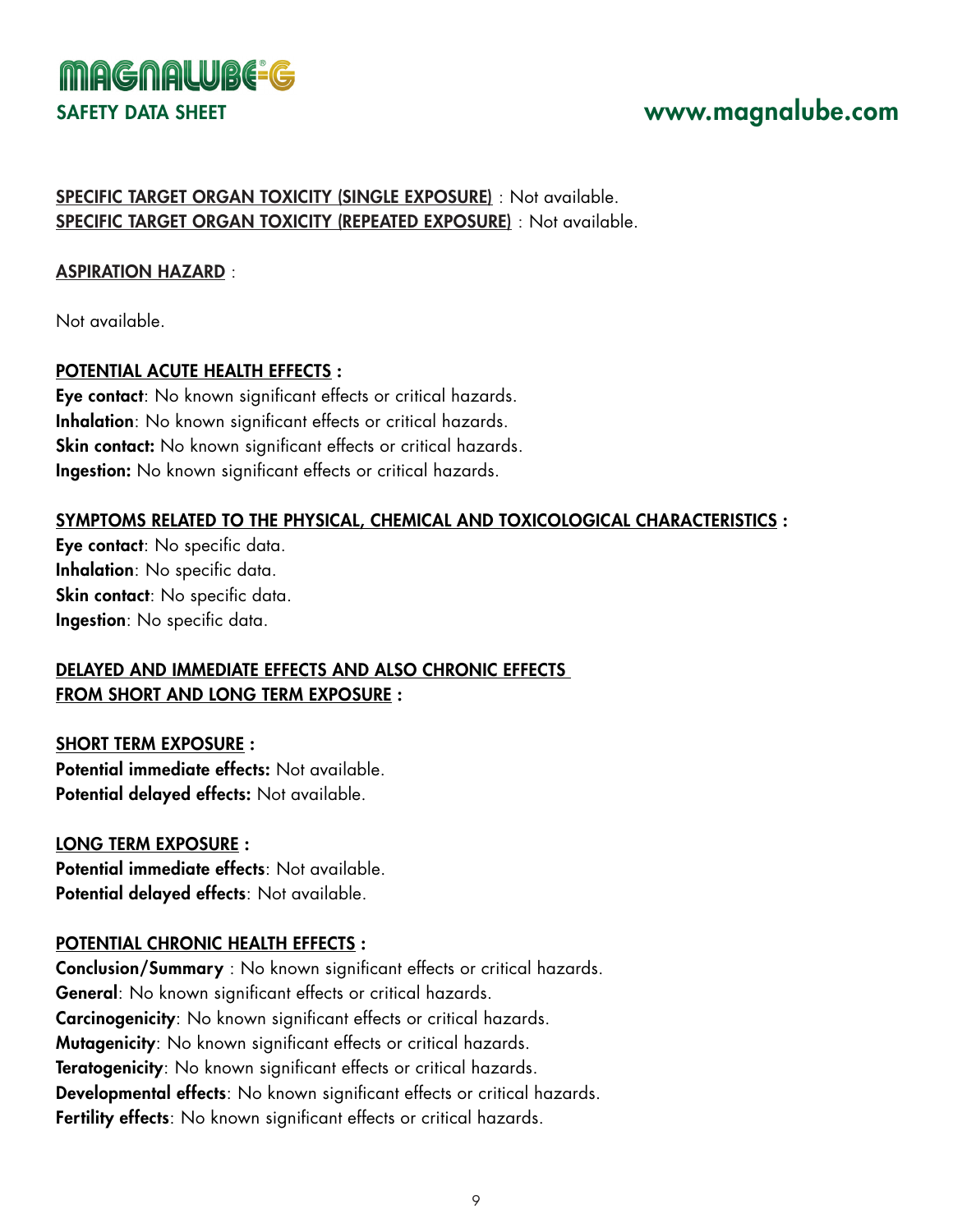

# NUMERICAL MEASURES OF TOXICITY ACUTE TOXICITY ESTIMATES:

| <b>Product/Ingredient Name</b>    | Oral<br>(mg/kg) | Dermal<br>(mg/kg) | Inhalation<br>(gases)<br>(ppm) | $\mid$ Inhalation $\mid$ Inhalation $\mid$<br>(vapors)<br>(mg/l) | (dusts and mists)<br>(mg/l) |
|-----------------------------------|-----------------|-------------------|--------------------------------|------------------------------------------------------------------|-----------------------------|
| Magnalube-G                       | N/A             | 189031.7          | N/A                            | N/A                                                              | N/A                         |
| 1- Propene, 2-Methyl-, sulfurized | 8600            | 2500              | N/A                            | N/A                                                              | N/A                         |

# SECTION 12: ECOLOGICAL INFORMATION

# **TOXICITY**

| Product/Ingredient Name           | Result               | <b>Species</b> | <b>Exposure</b> |
|-----------------------------------|----------------------|----------------|-----------------|
| 1- Propene, 2-Methyl-, sulfurized | $ EC50 > 1000$ mg/l  | ' Daphnia      | 2 days          |
|                                   | $ $ LC50 > 1000 mg/l | Fish           | 4 daysd         |

Conclusion/Summary: There are no data available on the mixture itself.

# AQUATIC AND TERRESTRIAL TOXICITY:

Conclusion/Summary: There is no data available on the preparation itself.

# PERSISTENCE AND DEGRADABILITY:

| Product/Ingredient Name            | <b>Test</b> | <b>Result</b>      | <b>Dose</b> | l Inoculum |
|------------------------------------|-------------|--------------------|-------------|------------|
| 1 - Propene, 2-Methyl-, sulfurized |             | $ 0.3\% - 28$ days |             |            |

Conclusion/Summary: Not readily biodegradable. This product is not expected to bioaccumulate through food chains in the environment.

| <b>Product/Ingredient Name</b>    | Aquatic half-life | Photolysis | Biodegradability      |
|-----------------------------------|-------------------|------------|-----------------------|
| Magnalube-G                       |                   |            | Not readily available |
| 1- Propene, 2-Methyl-, sulfurized |                   |            | Not readily available |

Conclusion/Summary: Not readily biodegradable. This product is not expected to bioaccumulate through food chains in the environment.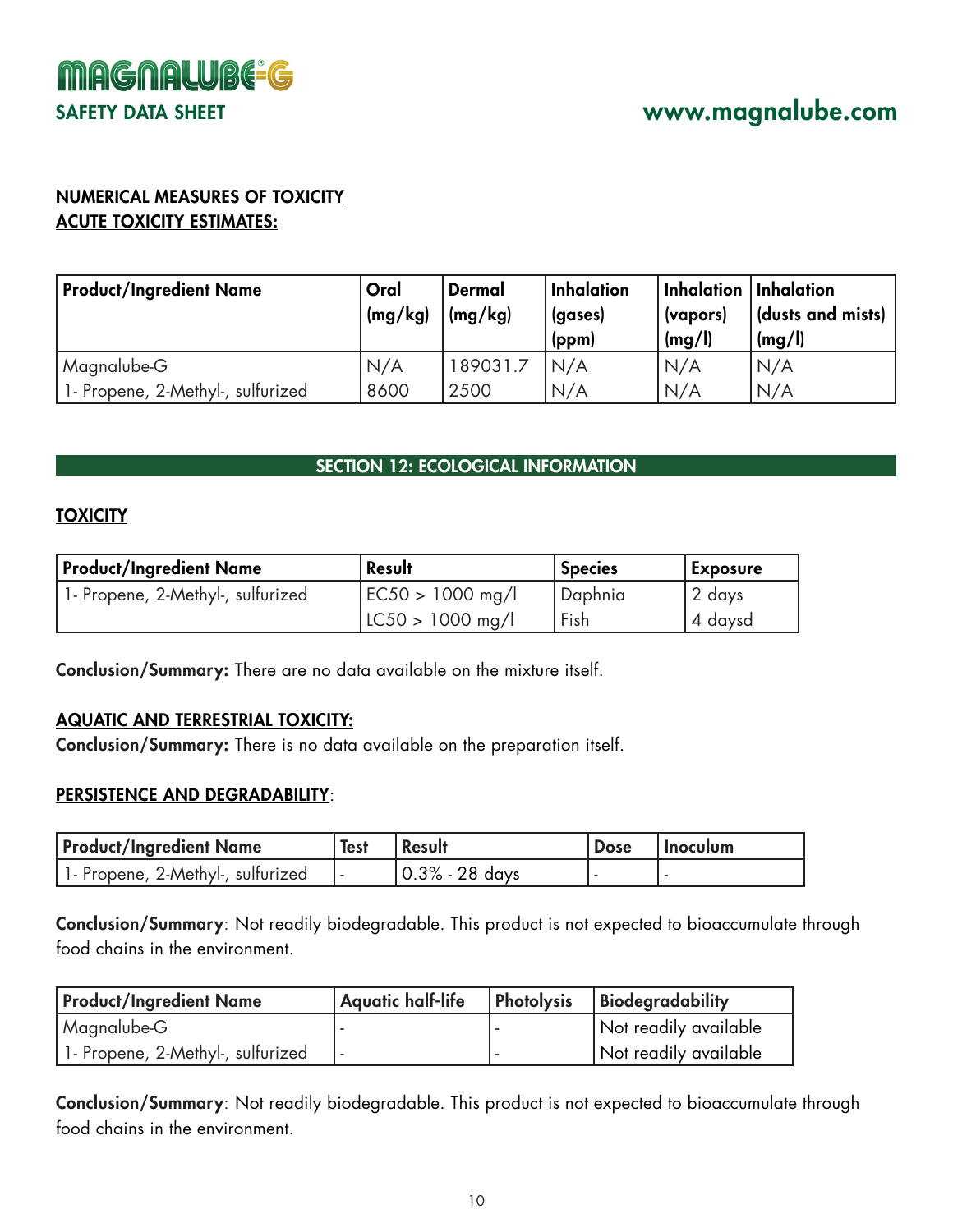

### BIOACCUMULATIVE POTENTIAL : Not available.

### MOBILITY IN SOIL :

Soil/Water Partition coefficient (Koc): Not available. Other Adverse Effects: No known significant effects or critical hazards.

# SECTION 13: DISPOSAL CONSIDERATIONS

### DISPOSAL METHODS :

The generation of waste should be avoided or minimized wherever possible. Disposal of this product, solutions and any by-products should at all times comply with the requirements of environmental protection and waste disposal legislation and any regional local authority requirements. Dispose of surplus and non-recyclable products via a licensed waste disposal contractor. Waste should not be disposed or untreated to the sewer unless fully compliant with requirements of authorities with jurisdiction. Waste packaging should be recycled. Incineration or landfill should only be considered when recycling is not feasible. This material and its container must be disposed of in a safe way. Empty containers or liners may retain some product residues. Avoid dispersal of spilled material and runoff and contact with soil, waterways, drains and sewers

SECTION 14: TRANSPORT INFORMATION

|                      | <b>DOT</b>            | <b>TDG</b>            | <b>Mexico</b>         |           |             |             |
|----------------------|-----------------------|-----------------------|-----------------------|-----------|-------------|-------------|
|                      | <b>Classification</b> | <b>Classification</b> | <b>Classification</b> | ADR/RID   | <b>IMDG</b> | <b>IATA</b> |
| <b>UN</b> number     | Not Regulated         | Not Regulated         | Not Regulated         | Not       | Not         | Not         |
|                      |                       |                       |                       | Regulated | Regulated   | Regulated   |
| <b>UN proper</b>     |                       |                       |                       |           |             |             |
| shipping name        |                       |                       |                       |           |             |             |
| <b>Transport</b>     |                       |                       |                       |           |             |             |
| hazard class(es)     |                       |                       |                       |           |             |             |
| <b>Packing group</b> |                       |                       |                       |           |             |             |
| Environmental        |                       |                       |                       |           |             |             |
| hazards              | No                    | No                    | No                    | No        | No          | No          |

Special precautions for user: Transport within user's premises: always transport in closed containers that are upright and secure. Ensure that persons transporting the product know what to do in the event of an accident or spillage.

Transport in bulk according to IMO instruments: Not available.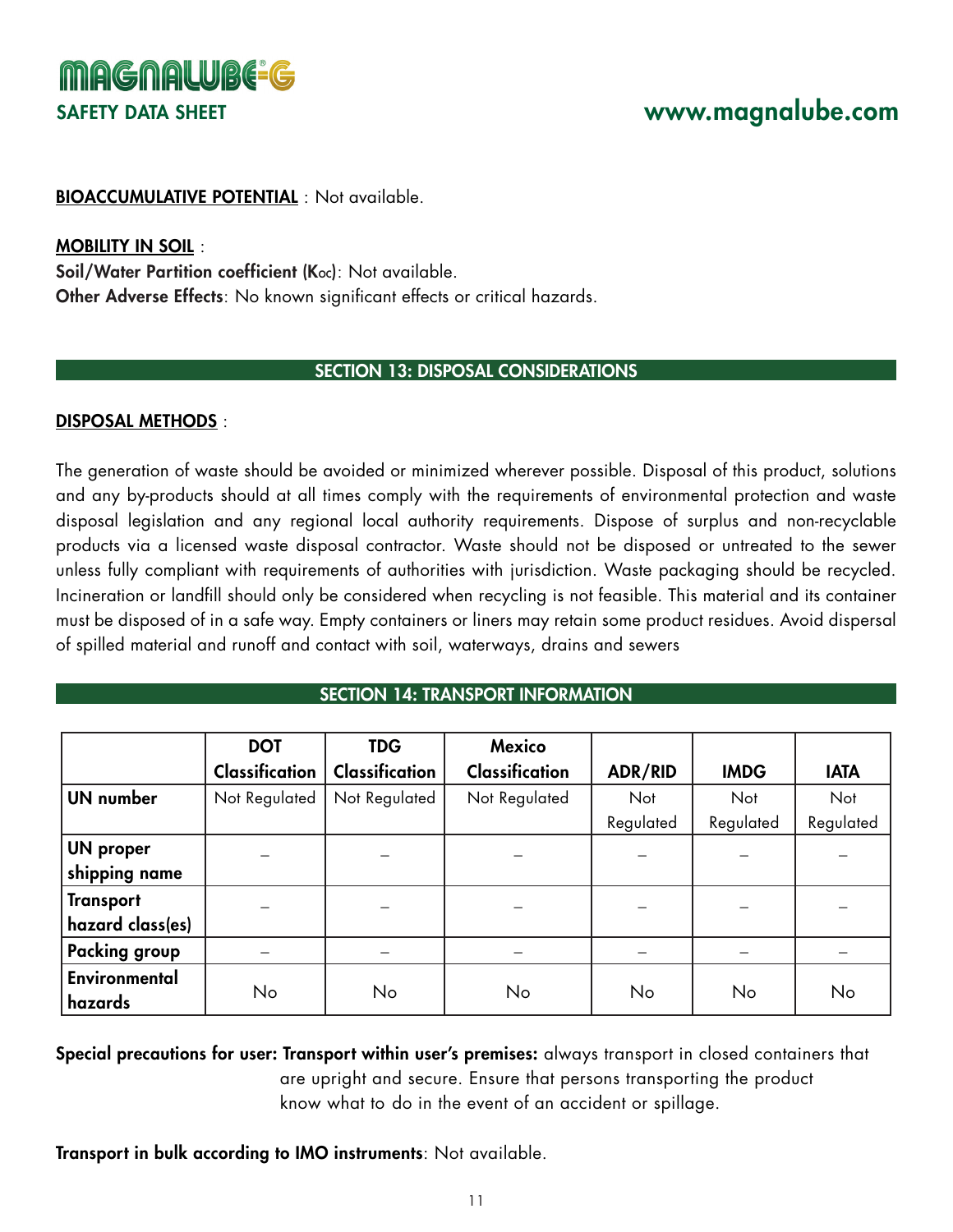

### SECTION 15: REGULATORY INFORMATION

| U.S. Federal regulations: | TSCA 8(a) CDR Exempt/Partial exemption: Not determined                    |
|---------------------------|---------------------------------------------------------------------------|
|                           | United States inventory (TSCA 8b): All components are listed or exempted. |

Clean Air Act Section 112: Not listed. (b) Hazardous Air Pollutants (HAPs)

Clean Air Act Section 602: Not listed. Class I Substances

Clean Air Act Section 602: Not listed. Class II Substances

- DEA List I Chemicals: Not listed. (Precursor Chemicals)
- DEA List II Chemicals: Not listed. (Essential Chemicals)

### SARA 302/304

# Composition/information on ingredients:

No products were found.

| Not applicable.<br><b>SARA 304 RQ:</b> |  |
|----------------------------------------|--|
|----------------------------------------|--|

# SARA 311/312

Classification: Not applicable.

# SARA 313

|                           | <b>Product name</b> | CAS number |  |
|---------------------------|---------------------|------------|--|
| <b>Form R</b> - Reporting | No listed substance |            |  |
| requirements              |                     |            |  |
| Supplier notification     | No listed substance |            |  |

SARA 313 notifications must not be detached from the SDS and any copying and redistribution of the SDS shall include copying and redistribution of the notice attached to copies of the SDS subsequently redistributed.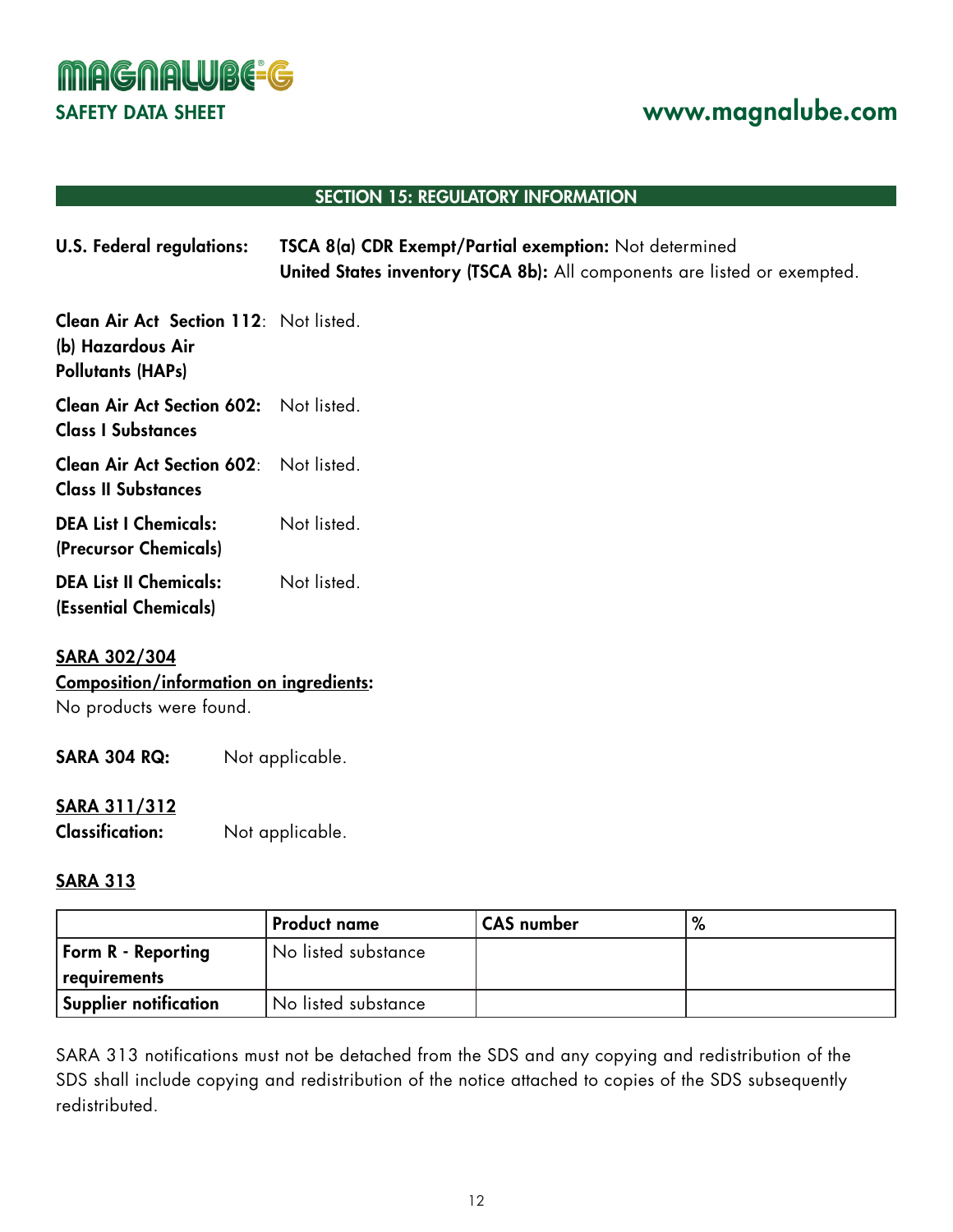

### STATE REGULATIONS :

Connecticut Carcinogen Reporting: None of the components are listed. Connecticut Hazardous Material Survey: None of the components are listed. Florida substances: None of the components are listed. Illinois Chemical Safety Act: None of the components are listed. Illinois Toxic Substances Disclosure to Employee Act: None of the components are listed. Louisiana Reporting: None of the components are listed. Louisiana Spill: None of the components are listed. Massachusetts Spill: None of the components are listed. Massachusetts Substances: None of the components are listed. Michigan Critical Material: None of the components are listed. Minnesota Hazardous Substances: None of the components are listed. New Jersey Spill: None of the components are listed. New Jersey Toxic Catastrophe Prevention Act: None of the components are listed. New Jersey Hazardous Substances: None of the components are listed. New York Acutely Hazardous Substances: None of the components are listed. New York Toxic Chemical Release Reporting: None of the components are listed. Pennsylvania RTK Hazardous Substances: None of the components are listed. Rhode Island Hazardous Substances: None of the components are listed.

# California Prop. 65 :

None of the components are listed.

# INTERNATIONAL REGULATIONS :

Chemical Weapon Convention List Schedules I, II & III : Not listed.

Montreal Protocol (Annexes A, B, C, E) :

Not listed.

Stockholm Convention on Persistent Organic Pollutants : Not listed.

Rotterdam Convention on Prior Informed Consent (PIC) : Not listed.

UNECE Aarhus Protocol on POPs and Heavy Metals : Not listed.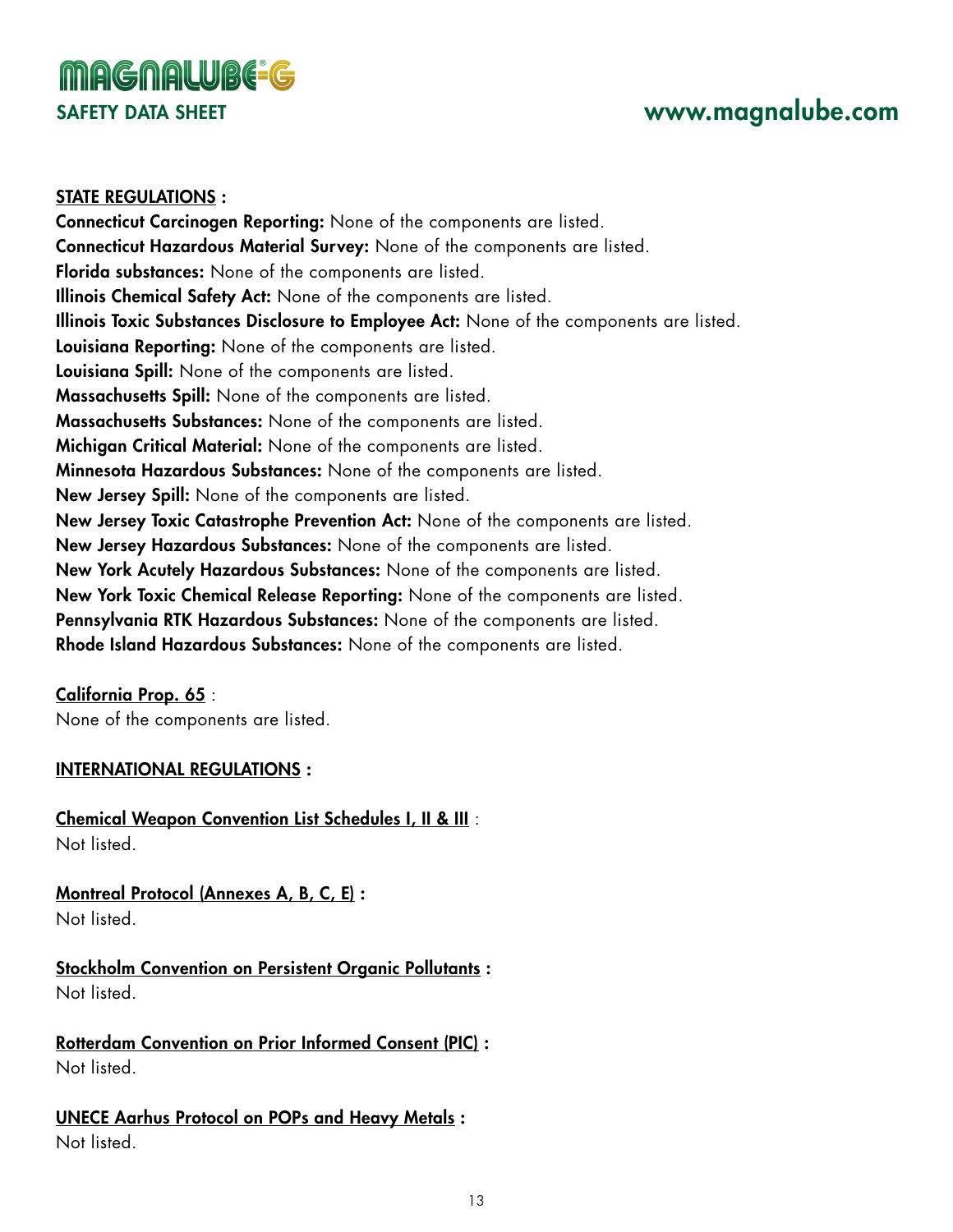

### INTERNATIONAL INVENTORY LISTS

National inventory : Australia: Not determined. China: All components are listed and exempted. Europe: All components are listed or exempted. Japan: All components are listed and exempted. Malaysia: Not determined. New Zealand: Not determined. Philippines: Not determined. Republic of Korea: All components are listed or exempted. Taiwan: All components are listed and exempted.

# CANADA

WHMIS (Canada): Not controlled under Workplace Hazardous Materials Information System (WHMIS, Canada).

# CANADIAN LISTS

Canadian NPRI: None of the components are listed. CEPA Toxic substances: None of the components are listed. Canada inventory; DSL/ NDSL: At least one component is not listed in DSL but all such components are listed in NDSL.

#### RISK PHRASES:

Risk Phrases Applicable in the European Union (EU): Classification per manufacturer. R-52 Harmful to aquatic organisms.

This product has been classified in accordance with the hazard criteria of the Controlled Products Regulations and the SDS contains all the information required by the Controlled Products Regulations.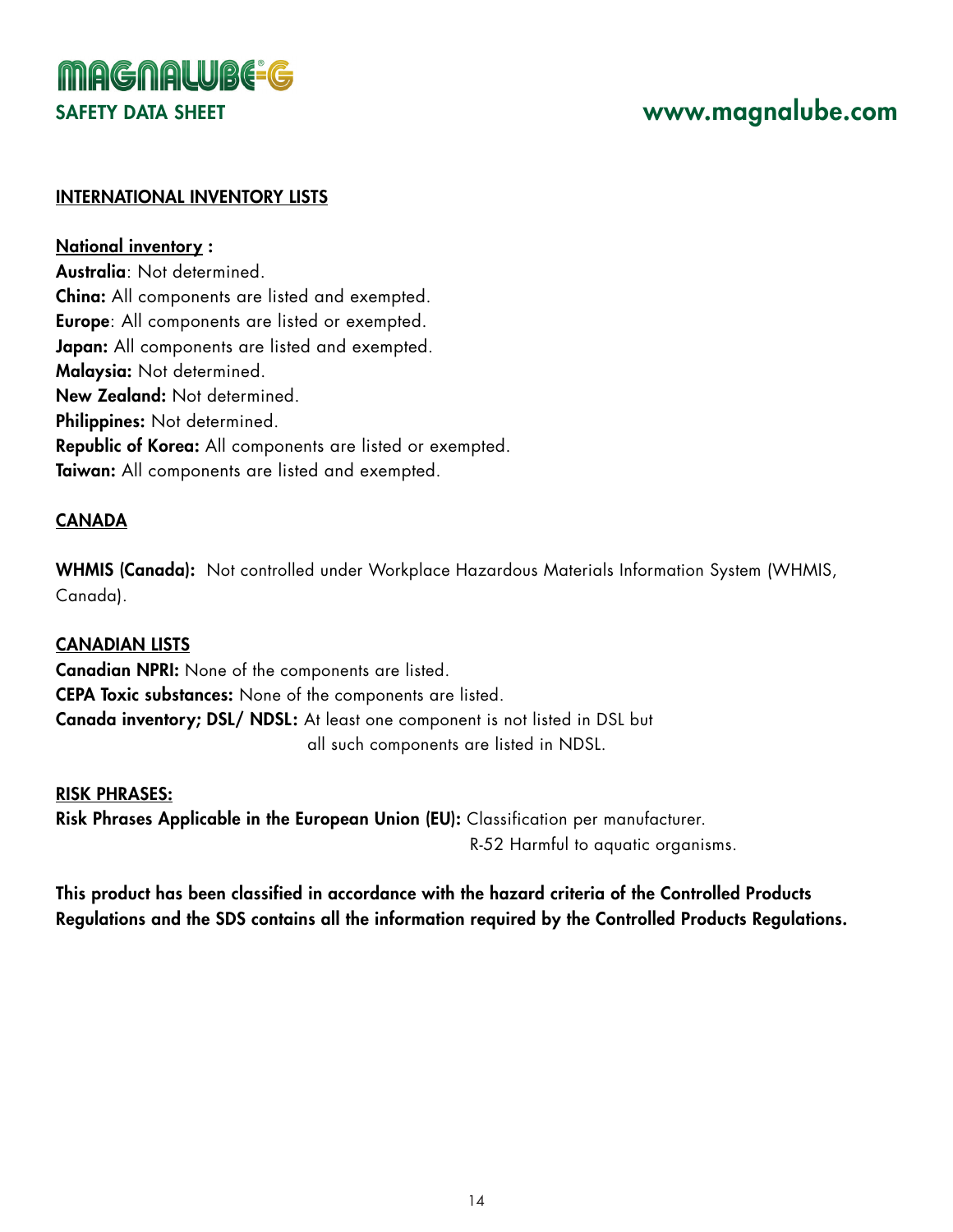

### SECTION 16: OTHER INFORMATION

### HAZARDOUS MATERIAL INFORMATION SYSTEM (U.S.A.)

Caution: HMIS® ratings are based on a 0-4 rating scale, with 0 representing minimal hazards or risks, and 4 representing significant hazards or risks Although HMIS® ratings are not required on SDSs under 29 CFR 1910.1200, the preparer may choose to provide them. HMIS® ratings are to be used with a fully implemented HMIS® program. HMIS® is a registered mark of the National Paint & Coatings Association (NPCA). HMIS® materials may be purchased exclusively from J. J. Keller (800) 327-6868.

The customer is responsible for determining the PPE code for this material.

### NATIONAL FIRE PROTECTION ASSOCIATION (U.S.A.)

Reprinted with permission from NFPA 704-2001, Identification of the Hazards of Materials for Emergency Response Copyright ©1997, National Fire Protection Association, Quincy, MA 02269. This reprinted material is not the complete and official position of the National Fire Protection Association, on the referenced subject which is represented only by the standard in its entirety.

| <b>Health</b>           |  |
|-------------------------|--|
| Flammability            |  |
| <b>Physical Hazards</b> |  |
|                         |  |

Copyright ©2001, National Fire Protection Association, Quincy, MA 02269. This warning system is intended to be interpreted and applied only by properly trained individuals to identify fire, health and reactivity hazards of chemicals. The user is referred to certain limited number of chemicals with recommended classifications in NFPA 49 and NFPA 325, which would be used as a guideline only. Whether the chemicals are classified by NFPA or not, anyone using the 704 systems to classify chemicals does so at their own risk.

Date of Issue: July 10, 2021 Date of Previous Issue: May 31, 2018 Version: 1.02 Regulatory Department, Magnalube, LLC.



### KEY TO ABBREVIATIONS :

ATE = Acute Toxicity Estimate.

BCF = Bioconcentration Factor.

GHS = Globally Harmonized System of Classification and Labelling of Chemicals.

IATA = International Air Transport Association.

IBC = Intermediate Bulk Container.

IMDG = International Maritime Dangerous Goods.

LogPow = logarithm of the octanol/water partition coefficient.

MARPOL 73/78 = International Convention for the Prevention of Pollution From Ships,

1973 as modified by the Protocol of 1978. ("Marpol" = marine pollution)

UN = United Nations.